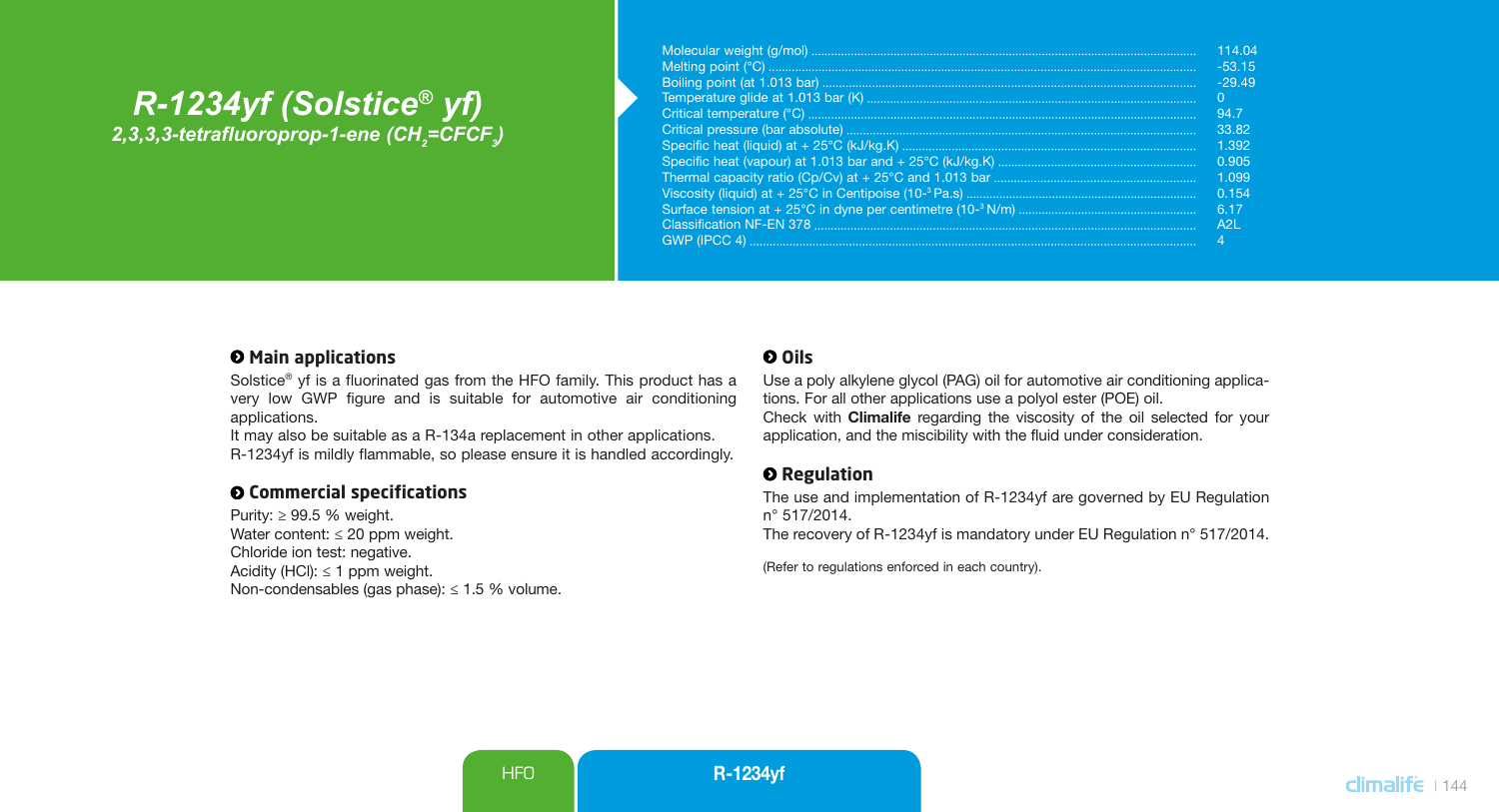## Thermodynamic properties of R-1234yf - Saturated state

| Absolute pressure |                     |                           | LIQUID                |                |           |               | <b>Latent heat</b> |                      |                |                 |         |
|-------------------|---------------------|---------------------------|-----------------------|----------------|-----------|---------------|--------------------|----------------------|----------------|-----------------|---------|
|                   | <b>Bubble point</b> | Volume                    | <b>Density</b>        | Enthalpy       | Entropy   | Dew point     | Volume             | <b>Density</b>       | Enthalpy       | Entropy         |         |
| P.                |                     | $\mathbf{v}^{\mathsf{t}}$ | $D^{\prime}$          | h <sup>+</sup> | $s^*$     |               | $v^{\mu}$          | $D^{\prime\prime}$   | h <sup>n</sup> | s <sup>  </sup> | Lv      |
| (bar)             | $(^{\circ}C)$       | (dm <sup>3</sup> /ka)     | (kg/dm <sup>3</sup> ) | (kJ/kg)        | (kJ/kg.K) | $(^{\circ}C)$ | $(m^3/kg)$         | (kq/m <sup>3</sup> ) | (kJ/kg)        | (kJ/kg.K)       | (kJ/kg) |
| 0.374             | $-50$               | 0.758                     | 1.318                 | 139,633        | 0.757     | $-50.0$       | 0.425              | 2.355                | 329,850        | 1.610           | 190.217 |
| 0.486             | $-45$               | 0.766                     | 1.305                 | 145,313        | 0.782     | $-45.0$       | 0.333              | 3.007                | 333.209        | 1.606           | 187,896 |
| 0.624             | $-40$               | 0.774                     | 1.292                 | 151.069        | 0.807     | $-40.0$       | 0.264              | 3.795                | 336,577        | 1.603           | 185,509 |
| 0.790             | $-35$               | 0.782                     | 1.278                 | 156.901        | 0.832     | $-35.0$       | 0.211              | 4.737                | 339,950        | 1.601           | 183.049 |
| 0.991             | $-30$               | 0.791                     | 1.265                 | 162,811        | 0.857     | $-30.0$       | 0.171              | 5,855                | 343,323        | 1.599           | 180,512 |
| 1.013             | $-29.49$            | 0.792                     | 1.263                 | 163,417        | 0.859     | $-29.49$      | 0.167              | 5.980                | 343,666        | 1.599           | 180.249 |
| 1.229             | $-25$               | 0.800                     | 1.251                 | 168,800        | 0.881     | $-25.0$       | 0.139              | 7.171                | 346,691        | 1.598           | 177,891 |
| 1.509             | $-20$               | 0.809                     | 1.236                 | 174,871        | 0.905     | $-20.0$       | 0.115              | 8.709                | 350,050        | 1.597           | 175,179 |
| 1.837             | $-15$               | 0.818                     | 1.222                 | 181.024        | 0.929     | $-15.0$       | 0.095              | 10.496               | 353.395        | 1.597           | 172.371 |
| 2.218             | $-10$               | 0.829                     | 1.207                 | 187.262        | 0.953     | $-10.0$       | 0.080              | 12.559               | 356.721        | 1.597           | 169.459 |
| 2.656             | $-5$                | 0.839                     | 1.192                 | 193,587        | 0.976     | $-5.0$        | 0.067              | 14,931               | 360,022        | 1.597           | 166,435 |
| 3.158             | $\Omega$            | 0.850                     | 1.176                 | 200,000        | 1.000     | 0.0           | 0.057              | 17,647               | 363.291        | 1.598           | 163,291 |
| 3.729             | 5                   | 0.862                     | 1.160                 | 206,504        | 1.023     | 5.0           | 0.048              | 20,744               | 366,521        | 1.599           | 160,017 |
| 4,375             | 10                  | 0.874                     | 1.144                 | 213,103        | 1.047     | 10.0          | 0.041              | 24.267               | 369,704        | 1.600           | 156,601 |
| 5.103             | 15                  | 0.887                     | 1.127                 | 219.799        | 1.070     | 15.0          | 0.035              | 28.266               | 372.831        | 1.601           | 153.031 |
| 5.917             | 20                  | 0.901                     | 1.110                 | 226.597        | 1.093     | 20.0          | 0.030              | 32.796               | 375.889        | 1.602           | 149.293 |
| 6,826             | 25                  | 0.916                     | 1.092                 | 233,500        | 1.116     | 25.0          | 0.026              | 37,925               | 378,867        | 1.604           | 145,368 |
| 7,835             | 30                  | 0.932                     | 1.073                 | 240,513        | 1.139     | 30.0          | 0.023              | 43.729               | 381.751        | 1.605           | 141.238 |
| 8.952             | 35                  | 0.949                     | 1.054                 | 247.644        | 1.162     | 35.0          | 0.020              | 50.301               | 384,524        | 1.606           | 136,880 |
| 10.184            | 40                  | 0.967                     | 1.034                 | 254.902        | 1.185     | 40.0          | 0.017              | 57.753               | 387.169        | 1.608           | 132.267 |
| 11.538            | 45                  | 0.988                     | 1.013                 | 262.298        | 1.208     | 45.0          | 0.015              | 66.223               | 389.663        | 1.608           | 127.365 |
| 13.023            | 50                  | 1.010                     | 0.990                 | 269,851        | 1.231     | 50.0          | 0.013              | 75,884               | 391.980        | 1,609           | 122.129 |
| 14,647            | 55                  | 1.034                     | 0.967                 | 277,583        | 1.254     | 55.0          | 0.011              | 86,961               | 394.084        | 1,610           | 116,501 |
| 16.419            | 60                  | 1.062                     | 0.941                 | 285.526        | 1.278     | 60.0          | 0.010              | 99.754               | 395,930        | 1,609           | 110,404 |
| 18,348            | 65                  | 1.094                     | 0.914                 | 293.720        | 1.302     | 65.0          | 0.009              | 114.676              | 397.455        | 1.609           | 103,735 |
| 20.445            | 70                  | 1.132                     | 0.883                 | 302.221        | 1.326     | 70.0          | 0.008              | 132.332              | 398.569        | 1.607           | 96.348  |
| 22,723            | 75                  | 1.178                     | 0.849                 | 311.114        | 1.351     | 75.0          | 0.007              | 153.671              | 399.131        | 1.604           | 88.017  |
| 25.194            | 80                  | 1.236                     | 0.809                 | 320,544        | 1.377     | 80.0          | 0.006              | 180,333              | 398,903        | 1.599           | 78,359  |
| 27,879            | 85                  | 1.315                     | 0.760                 | 330,814        | 1.405     | 85.0          | 0.005              | 215,673              | 397,405        | 1.591           | 66,591  |
| 30,803            | 90                  | 1.441                     | 0.694                 | 342.791        | 1.437     | 90.0          | 0.004              | 269,099              | 393,323        | 1.576           | 50.532  |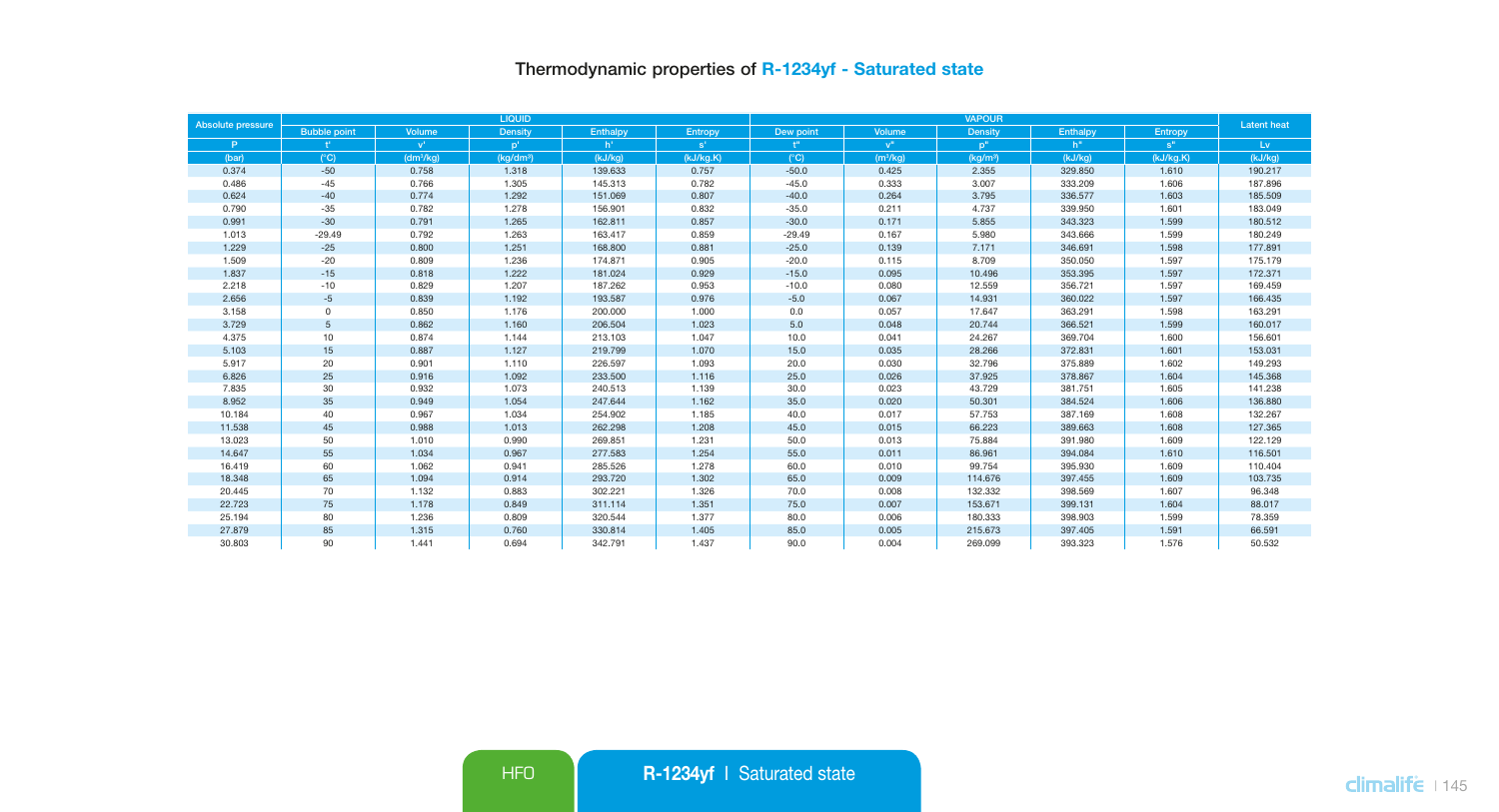| Sat.                  | Sat.             | Superheat (°C)  |                 |                  |                  |                  |                  |                  |                  |                  |                  |                  |                  |                  |                  |                  |                  |                  |                  |                  |                  |                  |
|-----------------------|------------------|-----------------|-----------------|------------------|------------------|------------------|------------------|------------------|------------------|------------------|------------------|------------------|------------------|------------------|------------------|------------------|------------------|------------------|------------------|------------------|------------------|------------------|
| Temp.<br>$^{\circ}$ C | Pressure<br>bar  | $\overline{0}$  | 5 <sup>1</sup>  | 10 <sup>1</sup>  | 15 <sub>1</sub>  | 20               | 25               | 30               | 35 <sup>2</sup>  | 40               | 45               | 50               | 55               | 60               | 65               | 70               | 75               | 80               | 85               | 90               | 95               | 100              |
| $-50$                 | 0.374            | 424,718         | 435.052         | 445,336          | 455.576          | 465,776          | 475,939          | 486,069          | 496.169          | 506.242          | 516.291          | 526,317          | 536,324          | 546,312          | 556,283          | 566,239          | 576,182          | 586,112          | 596,030          | 605,938          | 615,837          | 625,726          |
| $-45$                 | 0.486            | 332.591         | 340.641         | 348,645          | 356,607          | 364,532          | 372.422          | 380.283          | 388.115          | 395,923          | 403.708          | 411.473          | 419,219          | 426,948          | 434.662          | 442.361          | 450.048          | 457.724          | 465,389          | 473.044          | 480,690          | 488.328          |
| $-40$                 | 0.624            | 263,537         | 269,899         | 276,218          | 282,498          | 288.743          | 294.956          | 301.141          | 307.301          | 313,437          | 319.553          | 325.649          | 331,728          | 337,792          | 343,841          | 349,878          | 355,902          | 361,916          | 367,920          | 373,915          | 379,902          | 385,881          |
| $-35$                 | 0.790            | 211.097         | 216,194         | 221.250          | 226.270          | 231.257          | 236.215          | 241.146          | 246,053          | 250,939          | 255,806          | 260.655          | 265,488          | 270,306          | 275.111          | 279,905          | 284,687          | 289.459          | 294.223          | 298,977          | 303,724          | 308,464          |
| $-30$                 | 0.991            | 170,787         | 174,922         | 179,020          | 183,083          | 187,116          | 191.121          | 195.101          | 199,060          | 202.998          | 206.918          | 210,822          | 214,711          | 218,586          | 222,449          | 226,301          | 230.143          | 233.975          | 237,799          | 241.615          | 245,424          | 249,226          |
| $-29.49$              | 1.013            | 167.228         | 171.280         | 175,293          | 179.273          | 183,222          | 187.143          | 191.040          | 194.916          | 198,771          | 202,608          | 206,429          | 210.235          | 214.028          | 217,809          | 221.578          | 225,338          | 229.088          | 232.829          | 236,563          | 240,290          | 244.010          |
| $-25$                 | 1.229            | 139,446         | 142,843         | 146,204          | 149,532          | 152,832          | 156,105          | 159,356          | 162,586          | 165,797          | 168.991          | 172,170          | 175,335          | 178,487          | 181.628          | 184,759          | 187,880          | 190.992          | 194.096          | 197.193          | 200,283          | 203,367          |
| $-20$                 | 1,509            | 114,820         | 117.642         | 120.430          | 123.187          | 125.917          | 128,623          | 131.307          | 133,971          | 136,618          | 139,249          | 141.865          | 144.469          | 147.061          | 149,642          | 152,213          | 154,775          | 157,329          | 159,875          | 162,415          | 164,948          | 167.475          |
| $-15$                 | 1.837            | 95,277          | 97.648          | 99.985           | 102.294          | 104.576          | 106,836          | 109.075          | 111.296          | 113,500          | 115,689          | 117,865          | 120.028          | 122.180          | 124,323          | 126.455          | 128,580          | 130.697          | 132,806          | 134,910          | 137,007          | 139,098          |
| $-10$                 | 2.218            | 79.623          | 81.635          | 83.615           | 85.568           | 87,496           | 89,402           | 91.288           | 93.157           | 95.011           | 96.850           | 98,677           | 100.491          | 102.296          | 104.091          | 105,877          | 107.655          | 109.426          | 111.190          | 112,948          | 114,700          | 116,447          |
| $-5$                  | 2.656            | 66,974          | 68,698          | 70.393           | 72,060           | 73.704           | 75,327           | 76,932           | 78.520           | 80.093           | 81.652           | 83,200           | 84,736           | 86.262           | 87,779           | 89.288           | 90.790           | 92.284           | 93,772           | 95.255           | 96.732           | 98,203           |
| $\Omega$              | 3.158            | 56,668          | 58.161          | 59.624           | 61.062           | 62.477           | 63.872           | 65.248           | 66.609           | 67,956           | 69.290           | 70.612           | 71.924           | 73.226           | 74.519           | 75.805           | 77,083           | 78.355           | 79.621           | 80.881           | 82.136           | 83.386           |
| 5                     | 3.729            | 48.207          | 49.511          | 50,787           | 52.037           | 53.265           | 54,474           | 55,666           | 56,842           | 58,005           | 59.155           | 60.294           | 61.423           | 62.543           | 63.655           | 64.759           | 65.856           | 66,947           | 68.032           | 69.112           | 70.187           | 71.257           |
| 10                    | 4.375            | 41,208          | 42,358          | 43,480           | 44.577           | 45.653           | 46,710           | 47,750           | 48.775           | 49.786           | 50.786           | 51,775           | 52.754           | 53,725           | 54.687           | 55.643           | 56,592           | 57.534           | 58,471           | 59,403           | 60,331           | 61.254           |
| 15                    | 5.103            | 35,379          | 36,403          | 37,398           | 38.369           | 39,319           | 40,250           | 41.164           | 42.064           | 42.951           | 43.827           | 44,692           | 45.548           | 46.395           | 47.235           | 48.067           | 48,893           | 49.714           | 50.529           | 51.339           | 52.145           | 52,946           |
| 20                    | 5.917            | 30.491          | 31.411          | 32.302           | 33.169           | 34,014           | 34.841           | 35,651           | 36.447           | 37,231           | 38,003           | 38.765           | 39.518           | 40.263           | 41.000           | 41.731           | 42,455           | 43.174           | 43,888           | 44.597           | 45.301           | 46.001           |
| 25                    | 6,826            | 26,368          | 27,202          | 28,007           | 28,786           | 29.544           | 30,284           | 31,007           | 31,716           | 32,413           | 33.099           | 33,775           | 34,442           | 35,101           | 35,753           | 36,398           | 37.037           | 37.671           | 38,300           | 38.924           | 39.544           | 40.160           |
| 30                    | 7,835            | 22,868          | 23,632          | 24.364           | 25.071           | 25,756           | 26,423           | 27,073           | 27,709           | 28,333           | 28,946           | 29.549           | 30.144           | 30,730           | 31,310           | 31.884           | 32.451           | 33.014           | 33,571           | 34.124           | 34,673           | 35.217           |
| 35                    | 8.952            | 19.880          | 20,586          | 21.259           | 21,905           | 22.529           | 23.133           | 23,722           | 24.296           | 24,858           | 25.410           | 25.951           | 26,485           | 27,010           | 27.529           | 28.042           | 28,548           | 29,050           | 29,547           | 30.039           | 30.528           | 31.013           |
| 40                    | 10.184           | 17.315          | 17.974          | 18.597           | 19.192           | 19,764           | 20.317           | 20,853           | 21.374           | 21,884           | 22.383           | 22.873           | 23.354           | 23,827           | 24.294           | 24.755           | 25.210           | 25,660           | 26,105           | 26,546           | 26,983           | 27.417           |
| 45                    | 11.538           | 15,101          | 15,722          | 16,305           | 16,857           | 17,385           | 17,893           | 18,384           | 18,862           | 19.326           | 19,781           | 20.225           | 20.662           | 21,091           | 21.513           | 21.929           | 22,340           | 22,746           | 23.147           | 23.544           | 23.937           | 24.326           |
| 50<br>55              | 13,023           | 13,178          | 13,771          | 14,320<br>12.594 | 14,837<br>13,081 | 15.328<br>13,541 | 15,798           | 16.252<br>14,401 | 16,690<br>14,806 | 17.117           | 17.532<br>15.582 | 17,939           | 18,337           | 18.727<br>16,677 | 19.111           | 19,489<br>17,372 | 19,861<br>17.712 | 20.229           | 20.592<br>18,376 | 20.951<br>18,703 | 21.306<br>19.025 | 21.658<br>19,344 |
|                       | 14,647           | 11,499          | 12.071          |                  |                  |                  | 13,980           | 12.788           | 13.165           | 15,200           |                  | 15.955           | 16.320           |                  | 17.028           | 15,529           |                  | 18.046           |                  | 16.744           |                  | 17,328           |
| 60<br>65              | 16,419<br>18,348 | 10.025<br>8.720 | 10.584<br>9.277 | 11.087<br>9.765  | 11,550<br>10.209 | 11,984<br>10.621 | 12,395<br>11,009 | 11,377           | 11,730           | 13,530<br>12,070 | 13,883<br>12.398 | 14.227<br>12,717 | 14.563<br>13.027 | 14.891<br>13,330 | 15,213<br>13.627 | 13.917           | 15,840<br>14.203 | 16.145<br>14,483 | 16,447<br>14,760 | 15.032           | 17.038<br>15.301 | 15,566           |
| 70                    | 20,445           | 7.557           | 8.120           | 8,600            | 9.029            | 9.423            | 9.791            | 10.139           | 10.471           | 10.789           | 11.095           | 11.392           | 11.680           | 11,961           | 12.235           | 12,503           | 12,766           | 13.025           | 13,279           | 13.529           | 13,776           | 14.019           |
| 75                    | 22,723           | 6,507           | 7.093           | 7.570            | 7.989            | 8.368            | 8.719            | 9.049            | 9.362            | 9,660            | 9.947            | 10.224           | 10.493           | 10.754           | 11,008           | 11.257           | 11,501           | 11.739           | 11.974           | 12.205           | 12.432           | 12.656           |
| 80                    | 25.194           | 5.545           | 6.174           | 6.656            | 7.067            | 7.434            | 7.771            | 8.085            | 8.382            | 8.663            | 8.933            | 9.193            | 9.444            | 9.687            | 9.924            | 10.155           | 10.381           | 10.603           | 10,820           | 11.033           | 11.243           | 11.450           |
| 85                    | 27,879           | 4.637           | 5.347           | 5.840            | 6.247            | 6.605            | 6.930            | 7.230            | 7.512            | 7.778            | 8.033            | 8.277            | 8.512            | 8.740            | 8.961            | 9.176            | 9.386            | 9.592            | 9.794            | 9.991            | 10.186           | 10.377           |
| 90                    | 30.803           | 3.716           | 4.596           | 5.109            | 5.515            | 5.865            | 6.179            | 6.467            | 6.735            | 6,988            | 7.228            | 7.458            | 7.679            | 7.893            | 8.100            | 8.301            | 8.497            | 8.688            | 8.876            | 9.059            | 9.240            | 9.417            |
|                       |                  |                 |                 |                  |                  |                  |                  |                  |                  |                  |                  |                  |                  |                  |                  |                  |                  |                  |                  |                  |                  |                  |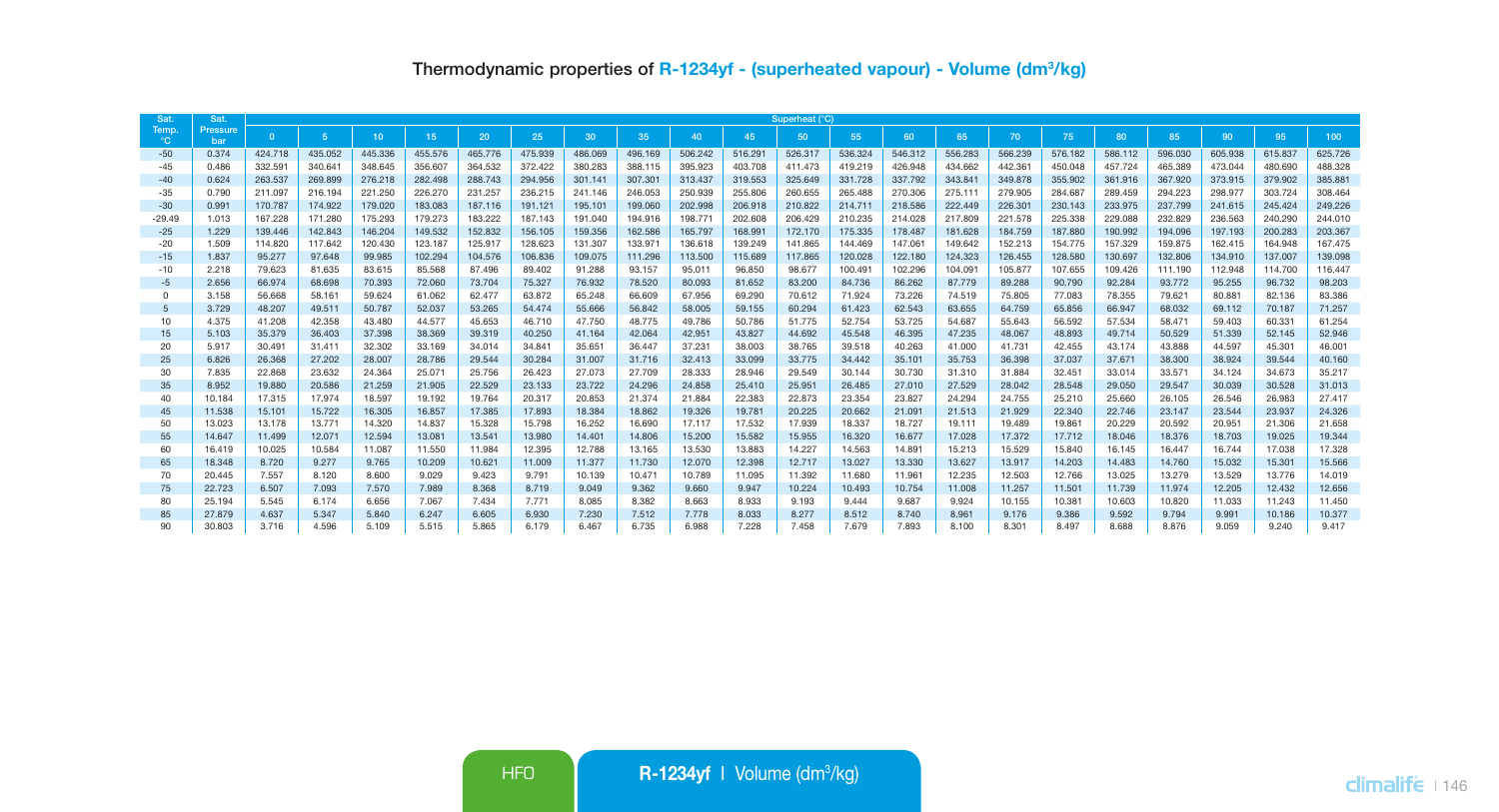| Sat.        | Sat.            | Superheat (°C) |                |                 |                 |         |         |         |         |         |         |         |         |         |         |         |         |         |         |         |         |         |
|-------------|-----------------|----------------|----------------|-----------------|-----------------|---------|---------|---------|---------|---------|---------|---------|---------|---------|---------|---------|---------|---------|---------|---------|---------|---------|
| Temp.<br>°С | Pressure<br>bar | $\mathbf{0}$   | 5 <sup>1</sup> | 10 <sup>1</sup> | 15 <sub>1</sub> | 20      | 25      | 30      | 35      | 40      | 45      | 50      | 55      | 60      | 65      | 70      | 75      | 80      | 85      | 90      | 95      | 100     |
| $-50$       | 0.374           | 329,850        | 333,608        | 337,417         | 341,278         | 345.190 | 349.152 | 353.165 | 357,228 | 361.342 | 365,504 | 369,716 | 373,977 | 378,286 | 382,644 | 387,049 | 391.502 | 396.002 | 400.549 | 405.142 | 409,780 | 414.465 |
| $-45$       | 0.486           | 333,209        | 337,043        | 340.927         | 344.859         | 348,841 | 352,872 | 356.952 | 361,080 | 365.257 | 369,482 | 373,754 | 378,075 | 382,443 | 386,857 | 391.319 | 395,827 | 400.381 | 404.981 | 409.627 | 414,317 | 419.052 |
| $-40$       | 0.624           | 336,577        | 340,490        | 344,449         | 348,455         | 352,509 | 356,609 | 360,756 | 364.951 | 369.192 | 373,479 | 377,813 | 382.194 | 386,621 | 391.093 | 395,611 | 400.175 | 404,784 | 409,437 | 414.135 | 418,877 | 423.662 |
| $-35$       | 0.790           | 339,950        | 343,943        | 347,980         | 352.061         | 356,188 | 360,359 | 364,575 | 368,836 | 373.142 | 377,494 | 381,890 | 386,331 | 390.817 | 395,348 | 399,923 | 404.543 | 409,206 | 413,913 | 418.664 | 423.457 | 428.294 |
| $-30$       | 0.991           | 343.323        | 347.398        | 351.515         | 355.674         | 359.875 | 364,118 | 368.404 | 372.733 | 377,106 | 381.521 | 385,981 | 390.483 | 395.029 | 399,618 | 404.251 | 408.927 | 413,645 | 418,406 | 423.210 | 428,056 | 432.943 |
| $-29.49$    | 1.013           | 343,666        | 347,750        | 351,876         | 356.042         | 360,251 | 364,501 | 368,795 | 373.131 | 377,510 | 381.932 | 386,398 | 390,907 | 395.459 | 400.054 | 404.693 | 409,374 | 414.098 | 418,865 | 423.674 | 428.525 | 433,418 |
| $-25$       | 1.229           | 346,691        | 350,852        | 355.051         | 359.289         | 363,566 | 367,883 | 372,240 | 376,638 | 381,078 | 385,559 | 390.082 | 394.646 | 399,253 | 403.901 | 408,592 | 413.324 | 418,098 | 422.914 | 427,771 | 432.669 | 437,607 |
| $-20$       | 1.509           | 350.050        | 354,300        | 358,583         | 362.902         | 367,257 | 371,649 | 376,079 | 380,548 | 385,055 | 389,603 | 394,190 | 398,817 | 403.485 | 408.194 | 412.943 | 417.732 | 422.562 | 427.432 | 432.343 | 437.294 | 442.284 |
| $-15$       | 1.837           | 353.395        | 357.736        | 362,107         | 366,509         | 370,944 | 375.413 | 379,917 | 384,457 | 389,034 | 393,649 | 398,302 | 402.993 | 407.723 | 412,492 | 417,300 | 422.147 | 427.034 | 431.959 | 436.924 | 441.927 | 446,970 |
| $-10$       | 2.218           | 356,721        | 361.157        | 365,617         | 370.105         | 374,622 | 379.169 | 383,749 | 388,363 | 393.011 | 397.694 | 402.414 | 407.170 | 411.963 | 416,793 | 421.661 | 426,566 | 431.510 | 436.491 | 441.510 | 446,567 | 451.662 |
| $-5$        | 2.656           | 360.022        | 364.556        | 369.109         | 373,685         | 378,286 | 382.915 | 387.573 | 392.261 | 396,982 | 401.735 | 406,522 | 411.344 | 416,201 | 421.093 | 426.022 | 430.986 | 435.987 | 441.025 | 446,100 | 451.210 | 456,358 |
| 0           | 3.158           | 363.291        | 367.927        | 372,577         | 377,245         | 381,933 | 386,645 | 391.383 | 396.148 | 400.942 | 405,767 | 410.623 | 415.512 | 420,434 | 425.389 | 430,379 | 435.404 | 440,464 | 445.558 | 450,689 | 455.854 | 461.055 |
| 5           | 3.729           | 366.521        | 371.265        | 376,015         | 380.778         | 385,557 | 390.355 | 395.175 | 400.019 | 404,889 | 409.787 | 414,714 | 419.671 | 424,659 | 429.679 | 434.731 | 439.817 | 444.935 | 450.088 | 455.275 | 460,495 | 465.750 |
| 10          | 4.375           | 369,704        | 374,561        | 379.417         | 384.279         | 389.152 | 394.039 | 398,944 | 403,870 | 408.818 | 413,791 | 418,790 | 423,816 | 428.872 | 433.957 | 439.073 | 444.221 | 449,400 | 454,611 | 459,855 | 465.131 | 470,440 |
| 15          | 5.103           | 372.831        | 377,807        | 382,775         | 387.742         | 392.713 | 397.693 | 402.686 | 407.696 | 412,724 | 417,774 | 422.847 | 427,945 | 433,070 | 438.222 | 443,403 | 448,613 | 453.854 | 459.125 | 464.426 | 469,759 | 475.124 |
| 20          | 5.917           | 375,889        | 380,995        | 386,082         | 391.160         | 396.234 | 401.312 | 406.397 | 411.493 | 416,604 | 421.733 | 426.883 | 432.054 | 437.249 | 442,470 | 447.717 | 452.991 | 458.294 | 463.626 | 468,986 | 474,377 | 479,798 |
| 25          | 6.826           | 378,867        | 384,114        | 389,330         | 394.525         | 399,709 | 404.889 | 410.069 | 415.256 | 420,453 | 425.664 | 430.892 | 436,139 | 441,407 | 446,697 | 452.012 | 457.352 | 462,718 | 468.112 | 473.532 | 478.982 | 484,459 |
| 30          | 7.835           | 381.751        | 387.154        | 392.509         | 397.831         | 403.131 | 408,418 | 413,699 | 418,980 | 424.266 | 429.562 | 434.871 | 440.196 | 445,538 | 450,901 | 456,285 | 461.692 | 467.123 | 472,580 | 478.062 | 483,570 | 489.106 |
| 35          | 8.952           | 384,524        | 390.102        | 395.611         | 401.069         | 406.493 | 411.894 | 417.280 | 422,660 | 428,039 | 433,423 | 438,816 | 444.221 | 449,640 | 455.077 | 460,532 | 466,008 | 471,506 | 477.027 | 482.572 | 488.141 | 493,736 |
| 40          | 10.184          | 387.169        | 392.945        | 398,623         | 404.230         | 409.787 | 415,308 | 420,806 | 426,290 | 431.767 | 437.243 | 442.723 | 448,211 | 453,710 | 459.223 | 464.751 | 470.298 | 475.864 | 481.451 | 487.060 | 492.691 | 498.346 |
| 45          | 11,538          | 389.663        | 395,666        | 401.533         | 407.303         | 413,004 | 418.654 | 424.271 | 429,864 | 435,443 | 441.016 | 446,587 | 452.161 | 457,743 | 463,335 | 468,939 | 474,558 | 480.195 | 485.849 | 491.523 | 497.218 | 502.935 |
| 50          | 13,023          | 391,980        | 398.247        | 404.327         | 410.277         | 416.134 | 421.924 | 427.667 | 433,377 | 439,064 | 444,738 | 450.404 | 456,069 | 461.736 | 467,409 | 473.092 | 478.786 | 484.495 | 490.219 | 495.960 | 501.720 | 507.499 |
| 55          | 14,647          | 394.084        | 400.665        | 406,989         | 413.138         | 419.167 | 425.108 | 430.987 | 436,821 | 442.623 | 448,404 | 454,170 | 459,929 | 465,685 | 471,443 | 477,207 | 482.979 | 488.762 | 494.557 | 500.368 | 506,194 | 512.038 |
| 60          | 16,419          | 395.930        | 402.893        | 409.498         | 415.873         | 422.092 | 428.199 | 434.225 | 440.192 | 446.116 | 452.009 | 457.880 | 463.737 | 469,587 | 475,433 | 481.281 | 487.133 | 492.993 | 498.862 | 504.744 | 510,638 | 516,548 |
| 65          | 18,348          | 397.455        | 404.894        | 411.832         | 418.465         | 424.896 | 431.185 | 437.371 | 443,481 | 449,535 | 455.548 | 461.530 | 467,491 | 473,438 | 479,377 | 485,312 | 491.247 | 497.186 | 503.131 | 509,086 | 515,051 | 521.028 |
| 70          | 20,445          | 398,569        | 406.626        | 413.965         | 420.897         | 427.567 | 434.057 | 440,418 | 446.683 | 452.876 | 459,016 | 465.116 | 471.186 | 477.235 | 483.269 | 489.295 | 495,316 | 501.338 | 507.362 | 513,391 | 519,429 | 525,476 |
| 75          | 22,723          | 399.131        | 408.033        | 415,866         | 423.148         | 430.090 | 436,804 | 443.356 | 449.789 | 456.132 | 462,408 | 468,632 | 474,817 | 480,972 | 487,107 | 493,228 | 499,339 | 505,445 | 511,550 | 517.658 | 523,770 | 529,889 |
| 80          | 25.194          | 398,903        | 409.042        | 417.498         | 425.194         | 432,448 | 439.414 | 446.176 | 452.791 | 459.296 | 465.716 | 472.072 | 478,378 | 484.646 | 490,886 | 497.105 | 503,310 | 509,504 | 515,694 | 521.881 | 528,070 | 534.263 |
| 85          | 27,879          | 397.405        | 409.555        | 418.815         | 427.008         | 434.621 | 441.868 | 448.864 | 455,678 | 462,356 | 468.931 | 475,427 | 481.862 | 488,248 | 494,599 | 500.921 | 507,222 | 513,509 | 519,786 | 526.056 | 532.325 | 538,594 |
| 90          | 30,803          | 393.323        | 409.438        | 419.758         | 428.550         | 436.578 | 444.143 | 451.396 | 458.427 | 465.294 | 472.036 | 478.682 | 485.253 | 491.765 | 498.231 | 504.662 | 511.065 | 517.448 | 523.815 | 530.172 | 536.523 | 542.871 |